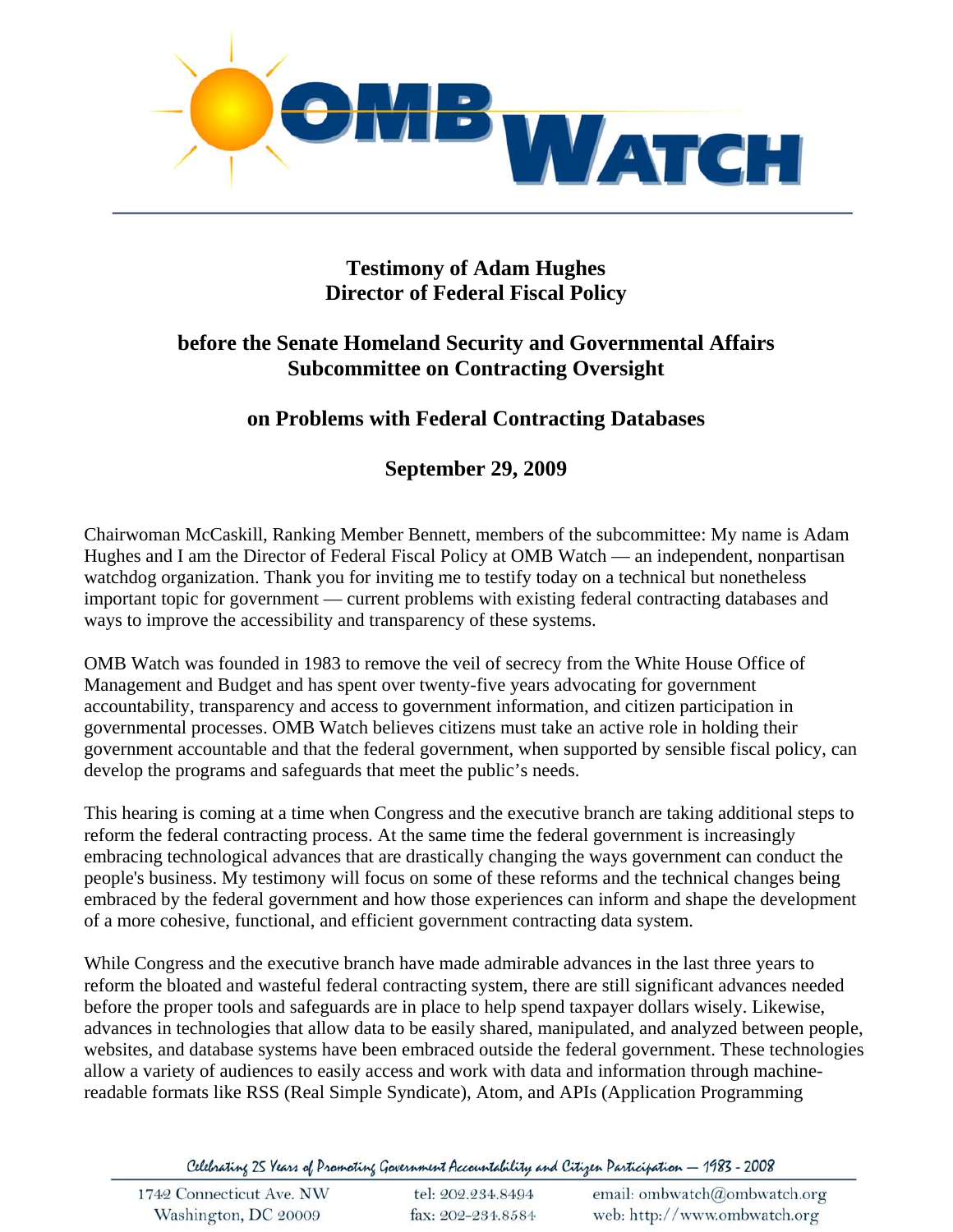Interface). These new dissemination systems are slowly beginning to seep their way into the government sphere, and the government is positioning itself to take advantage of this type of data sharing, particularly with the launch of www.data.gov. This confluence of increased interest in contracting reform and technology innovation should result in developing a state of the art one-stop shop for contracting data and information.

# **OMB Watch's History: Making Government Data Accessible**

OMB Watch has long believed that transparency and disclosure, both with regard to government information and decision-making processes, are essential characteristics to a properly functioning democracy. A fundamental aspect of any healthy democracy is an engaged and active citizenry. In order to allow citizens to participate in the political and policy process, they need accurate and timely information about the government. It is also important for elected officials, political appointees, and others who are operating the levers of power to know their actions and decisions will be tracked and evaluated, and that these tools can help them make improved decisions. Fulfilling the public's right to know engenders greater effort by agencies and officials for efficiency and effectiveness in government and creates a record of accountability.

### *RTK NET*

OMB Watch has a long history of developing transparent, easily-accessible, and intuitive systems for promoting and disseminating government databases to the public. In 1989 OMB Watch created the Right-to-Know Network (RTK NET), a service that allowed users to dial into our computer and query environmental databases. The service transitioned into a free searchable website (www.rtknet.org) providing access to government data about toxic chemical releases and environmental health hazards. Starting with the Toxic Release Inventory, our project expanded to include almost a dozen environmental databases over the years. For each database, RTK NET allowed users to retrieve information for a facility by geographic area, chemical or industry. Moreover, all data elements for each database are accessible and downloadable. This makes RTK NET especially useful to activists, researchers, investigative journalists, and those who need detailed information. RTK NET staff also provided technical assistance to environmental groups, such as programming and running specialized searches. Recent upgrades of the site have provided greater use of maps and other graphs to provide the complex data in easier to understand formats, but the robust search function and access to raw data remain.

### *FedSpending.org*

OMB Watch's experience with government databases extends beyond environmental data. For more than a decade, OMB Watch has called for improving access to information regarding federal spending. We have been concerned the government's public access vehicles to information about federal spending are either non-existent or extremely poor.<sup>1</sup> In early 2006, we began a project to make federal spending information more transparent and accessible to the public.

By October, 2006, we launched FedSpending.org, a free online searchable service that gives anyone easy access to federal financial assistance awards and federal contracts. The impact of the site has been significant and has demonstrated how the web can be used for greater accountability when data is made

<sup>1&</sup>lt;br>
<sup>1</sup> See, for example, Federal Times, "Contract database short on info, long on problems." August 1, 2006. Available at http://www.federaltimes.com/index.php?S=1985392.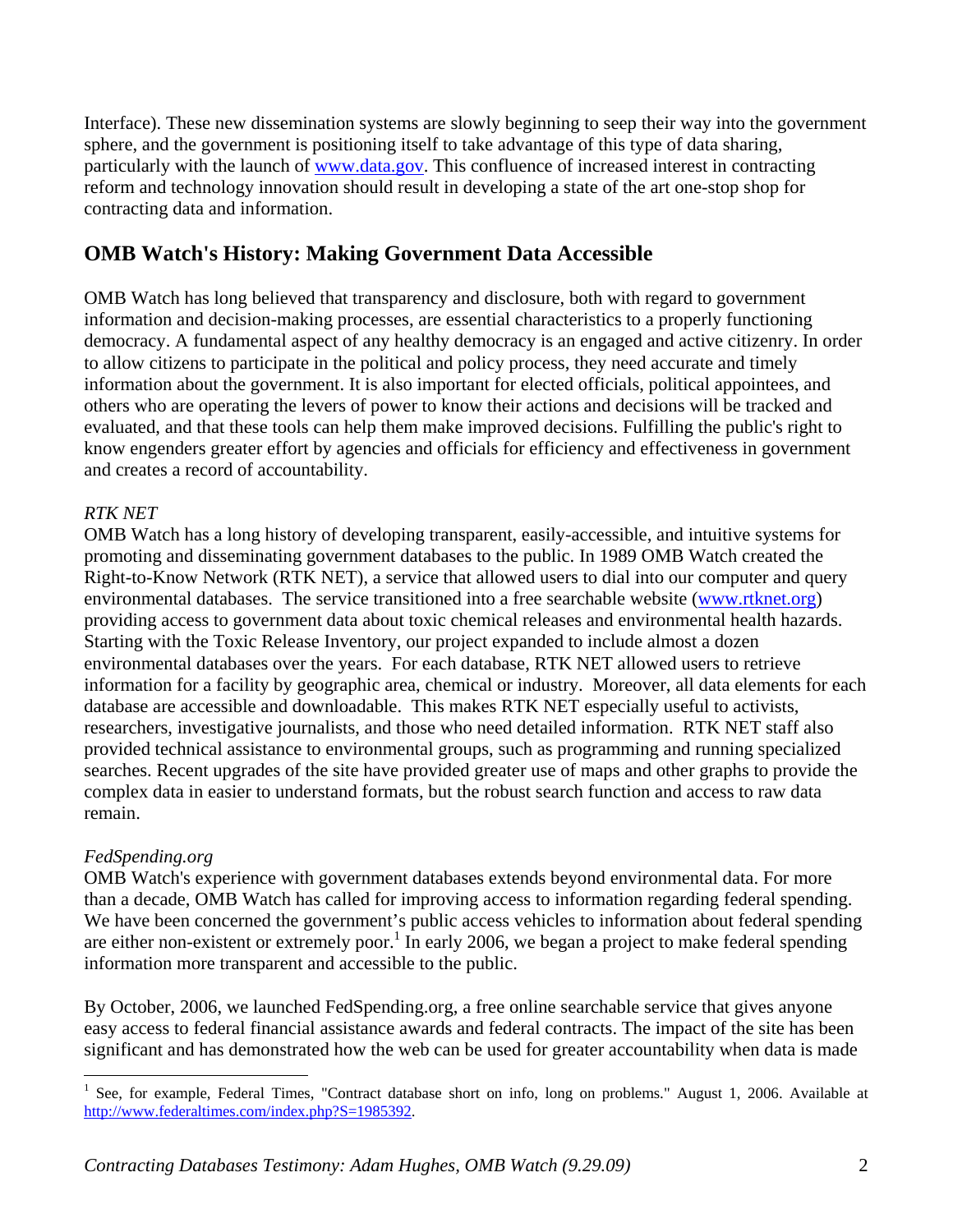available to the public. Over the last almost three years, the website has remained extremely popular, not only with the public, but with journalists, analysts, and even government employees. In 2008, FedSpending.org had more than 4.1 million visits, adding to the just over 6.8 million visits to the site since it launched in 2006. Those 4.1 million visits resulted in over 9 million searches by people, pushing the site total to 15.3 million since October, 2006. The site has also been referenced or cited in over 500 media reports and blogs around the country since its launch. FedSpending.org was also instrumental in the discovery and eventual removal of sensitive personal information in federal award identification numbers. It was learned this information had been published on the Internet for decades and was only discovered once the FedSpending.org database came online.<sup>2</sup>

In addition, the success of FedSpending.org allowed us to license the software for the website to the government in 2007 for its use to comply with the Federal Funding Accountability and Transparency Act of 2006 (Transparency Act). This resulted in the creation of USAspending.gov, a government website that represents a significant step forward in the way government makes information available on the Internet.

All of these experiences have helped to prepare this testimony and inform our work analyzing other federal contracting databases.

## **Current Dismal State of Contracting Data Systems**

Access to accurate and timely data about the federal contracting process is essential to efficient and effective implementation and oversight of federal contracting and it appears the time is ripe for a significant overhaul of federal contracting data systems. Legislative reforms in the  $110<sup>th</sup>$  and  $111<sup>th</sup>$ Congress, increased interest and actions from the Obama administration, and additional committees and commissions investigating federal contracting practices all point to significant changes on the horizon in the federal contracting process. It will be crucial for the government to have a streamlined, stable, easy to use, publicly-accessible contracting data system to implement and manage current reforms and eliminate repeated instances of waste, fraud, and abuse in federal contracting.

Unfortunately, current contracting databases are disjointed, antiquated, at times redundant, and extremely difficult to use. The menagerie of data systems do not deliver accurate, timely, and useful information and create significant obstacles for use by government contracting officials and watchdogs. There are significant problems with the current structure (or lack thereof) of federal contracting databases as well as with the data contained within those systems.

Generally, these databases were designed to allow for large inputs of contracting data from multiple sources, but hardly any time or resources were spent developing easy mechanisms for viewing, analyzing, exporting, or sharing data within those systems.

As a result, these disparate databases exist in a siloed manner within the federal government and create a significant barrier for government officials and the public to view and understand the universe of government data available about private contractors. Federal contract spending data contained within the

 $\overline{a}$ 

 $2$  More background information on this issue, a full timeline and description of the discovery of personally identifiable information in government data on FedSpending.org, the steps OMB Watch took during and after this discovery, and other related documents are available at http://www.fedspending.org/personalid\_short.php.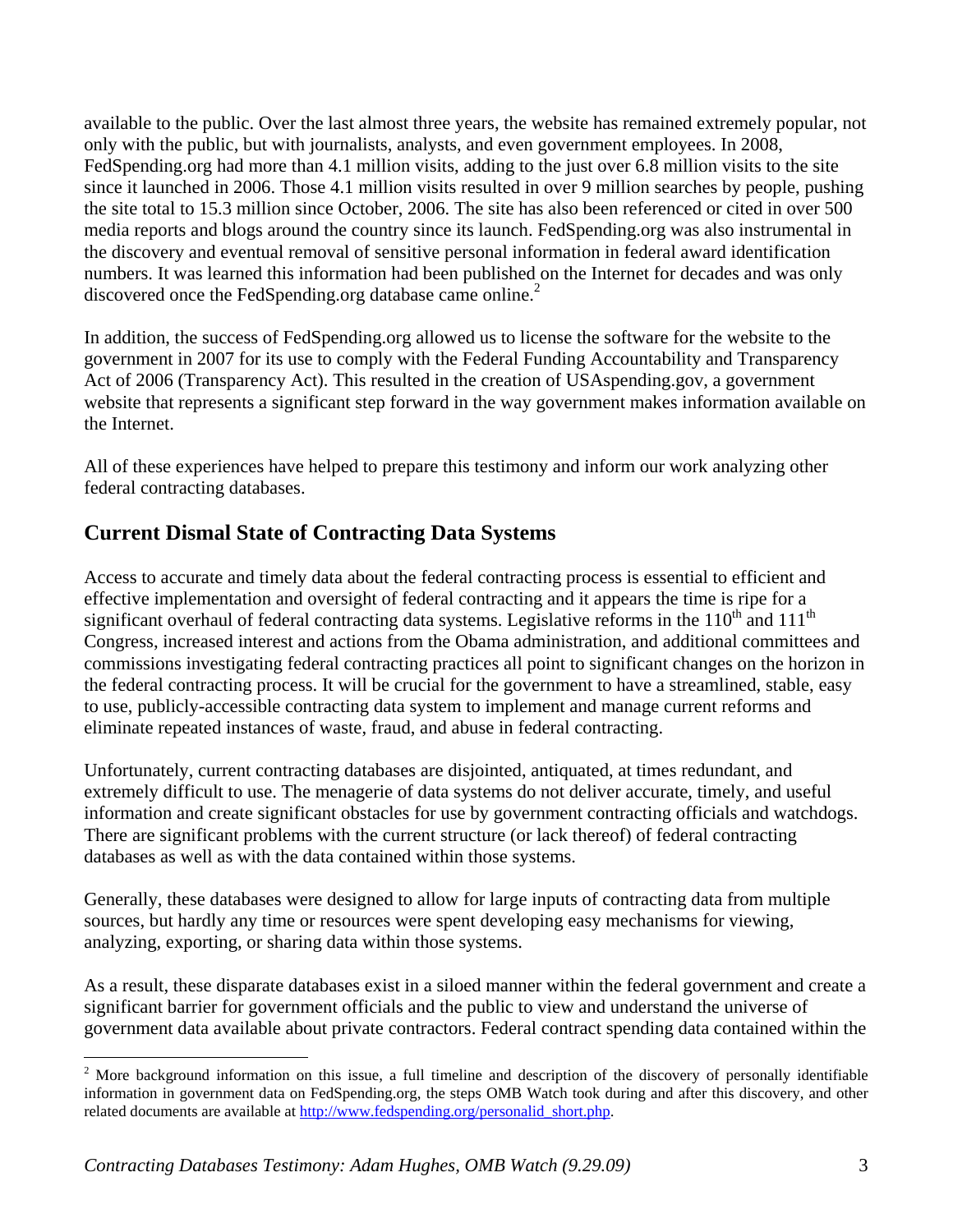Federal Procurement Data System (FPDS-NG), data on suspensions and debarments and contract termination initiated by the government contained within the Excluded Parties List System (EPLS), and contractor performance data that is spread across at least five distinct databases<sup>3</sup> create a disjointed system that requires significant time, knowledge, and effort to access the broad scope of government contracting data.

Even if those barriers to access are overcome, because the systems were developed independently, the information contained within them is often incompatible or difficult to link to data within other contracting systems.

Given the rapid rate of growth of federal contract spending and the increasing interest in the contracting process from Congress, the media, and outside watchdogs, it is more important than ever for the government to create a distributed data storehouse that contains quality, relevant and timely data about the entire contracting process as well as adequate analytical tools that meet the needs of the federal contracting workforce, oversight personnel, and the public.

# **Review of Current Contracting Databases**

### *Federal Procurement Data System (FPDS)*

 $\overline{a}$ 

The Federal Procurement Data System was implemented in 1978 and since 1982 has been administered by the General Services Administration. In April 2003, GSA awarded a five-year, \$24.3 million contract to Global Computer Enterprises to replace the antiquated procurement data collection system. The new system, called FPDS-NG (NG is for Next Generation), seems to have its primary focus on providing an electronic vehicle for reporting and integrating with agency procurement systems. Its emphasis does not seem to be public access to the data.

On September 27, 2005, the Government Accountability Office sent the Office of Management and Budget a letter assessing FPDS-NG and describing fundamental improvements still needed. "Our review raised concerns regarding whether the FPDN-NG has achieved its intended improvements," GAO wrote. The letter continues to identify problems with "timeliness and accuracy of data" and "ease of use and access to data." This assessment did not sound much different than reports from 25 years ago. In two reports – one from 1979 and the other from 1980 – GAO criticized FPDS data on timeliness of reporting and accuracy of the information, and with future evaluations added on problems with accessing the data.

In OMB Watch's efforts to make the FPDS data publicly accessible at the beginning of our FedSpending.org project were met with each of the problems identified by GAO. For example, to download the data, FPDS-NG required a cumbersome system that necessitated a separate download of data for each agency. This was extremely time consuming and burdensome. Documentation on the structure of the database and definition of data fields was barely adequate. Even as we started to go through the difficult process of downloading the data, it turned out that there was a significant lag in

<sup>&</sup>lt;sup>3</sup> The Department of Defense uses three separate databases for contractor performance data: the Architect-Engineer Contract Administration Support System (ACASS), the Contractor Performance Assessment Reporting System (CPARS), and the Construction Contractor Appraisal Support System (CCASS). In addition, NASA has its own database called the Past Performance Database (PPDB), and most other civilian departments use a system maintained by the National Institutes of Health called the Contractor Performance System (CPS).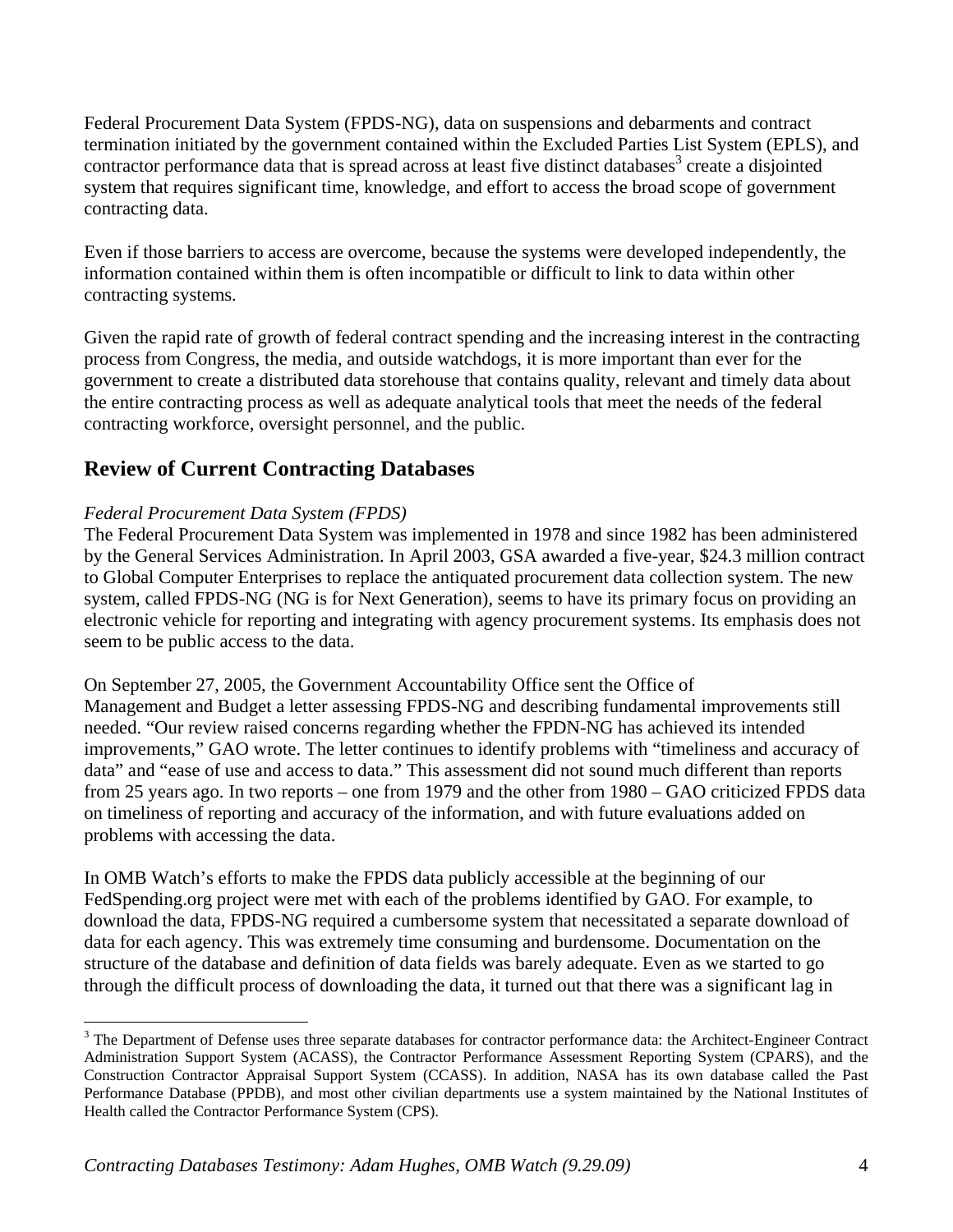availability of contracts data from the Department of Defense (DoD). In addition, there was no indication of this fact available through the FPDS-NG website.

After repeated inquiries of government officials, we were unable to tell when the DoD data would be added. In the end, we purchased the data from Eagle Eye Publishing, a private company that at the time Congress contracted with to provide it with federal spending information. Eagle Eye had merged records directly from internal DoD databases with the FPDS data in order to fill gaps, and had made other improvements to make the data more complete and more accurate. It was easier to obtain a more complete and accurate dataset from Eagle Eye for a fee, then it was to get it from the government agency in charge of maintaining the data.

Even if the data from FPDS-NG were complete and timely, the service is not designed for meaningful public access or analysis. Other than getting reports already developed by FPDS-NG, the next generation service is too difficult and confusing to use. The search function appeared to only search prepared reports, charts, tables and statistics rather than the database itself. After spending considerable time on the system, we still could not figure out how to obtain information about a particular company or a particular contract or if it was even possible to find such information in the system.

With the launch of USAspending.gov, which uses FPDS-NG as the data source for federal contracts, many of the problems of access and transparency of contracting spending data have been solved. Users can access summary profiles of all contracts to a particular contractor, of all contracts being performed in a specific congressional district or state, or all contracts being awarded from a particular federal agency. Information on extent of competition in contracting is easily available right on the contracts homepage of the site<sup>4</sup> and data on type of contract used and the product or service being procured is also readily available.

The site is intuitive and simple to use with many of the most popular searches and views pre-loaded into the navigation of the site (e.g., top 100 contractors for any given fiscal year). These simplified views help users to see the big picture of contracting data first and gives multiple ways to reach specific information on contracting spending data. In addition, all information within USAspending.gov is downloadable in multiple formats including ASCII and XML. (A big and important exception to this is that parent company identifiers are not publicly available through USAspending.gov – a topic discussed in depth later in this testimony.) The ability to show a simplified summary of data alongside the capability to accessing detailed contract spending data down to the transactional level for analysts familiar with contract spending data and other advanced users makes the site a powerful tool for public disclosure of federal contract spending information.

Because USAspending.gov is a superior service for data disclosure and analysis, the FPDS-NG website and other public facing parts of the FPDS-NG system should be shut down to save resources. The FPDS system should be retained for contracting data input only, which should then be displayed through the USAspending.gov website.

### *Excluded Parties List System*

Unfortunately, USAspending.gov is the only contracting database that combines intuitive and robust search capabilities and data presentation with access to raw data. The next best system is the Excluded

 4 See http://www.USAspending.gov/fpds/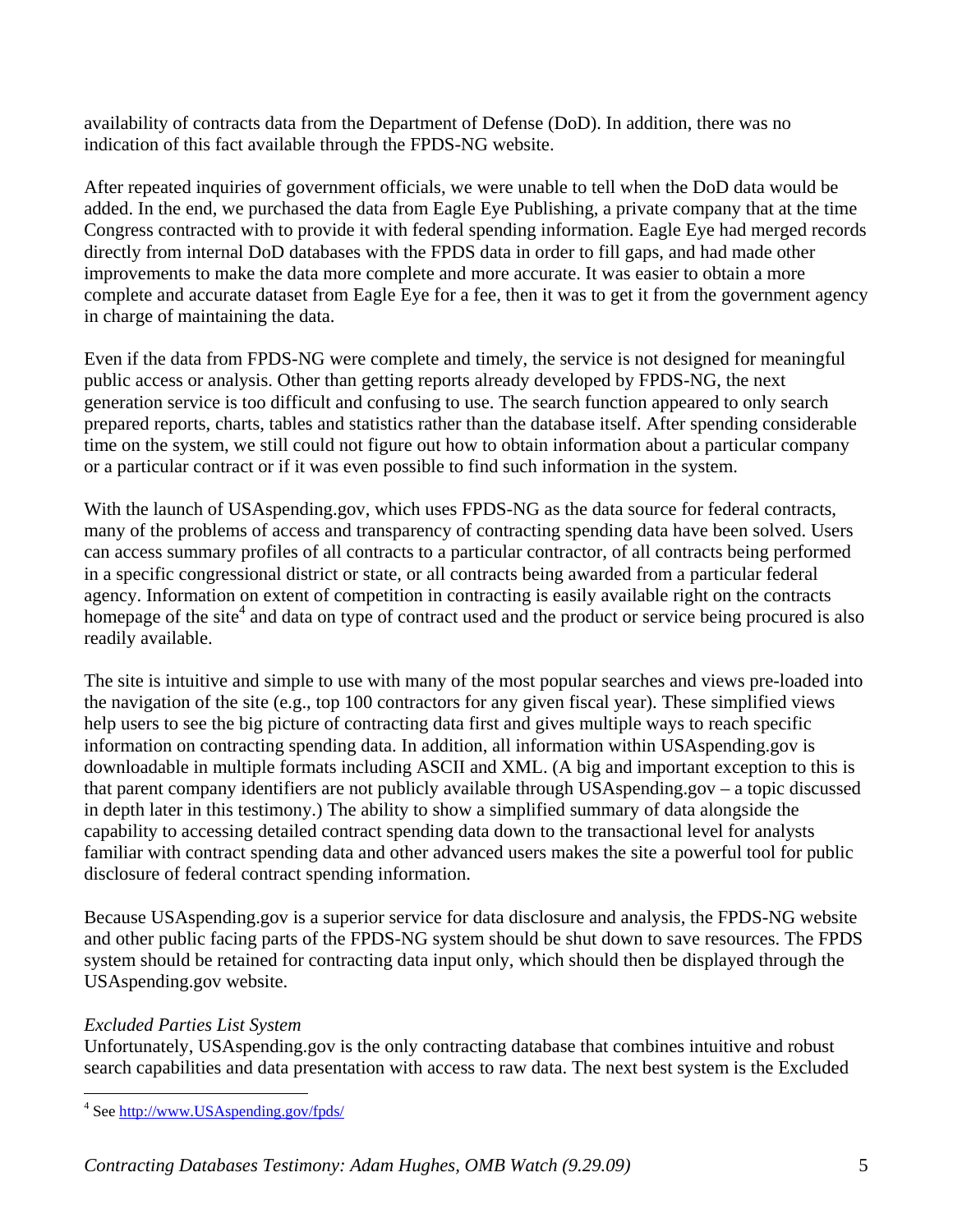Parties List System (EPLS), the only other publicly available contracting database. One of the main drawbacks of the EPLS is that it does not, for the most part, list sufficient information about those individuals and firms that have been excluded by federal government agencies from receiving federal contracts or federally approved subcontracts.

Further, much of the data in EPLS lacks DUNS numbers<sup>5</sup> – the unique identifier supplied by the private company Dun and Bradstreet to identify businesses. Without a DUNS number – it is nearly impossible to combine data from EPLS with other government contracting databases. This also makes searching the EPLS system to verify whether or not a contractor is listed unnecessarily difficult. On the most elementary level, it requires contracting officers to perform two searches when checking the list for companies seeking contracts. In fact, the EPLS website says as much.<sup>6</sup>

In addition, all past exclusions within the EPLS database are listed in a separate section – the Advanced Archive Search – that requires an additional search. There is no reason the multiple searches are necessary. Users should be able to conduct a single search for a particular company or DUNS number and return all matching entries within the database, whether current or past.

In addition, the functionality of the website and search functions are clunky and difficult to learn and information is too often displayed in codes or references to other web pages. The database could be improved by eliminating additional clicks to obtain information in search results and rather displaying the data along with the search results. This includes expanding the cause and treatment (CT) codes section and the agency point of contact on the search results page – not linking to that information in a separate location.

Because this information in critical to review before the awarding of new contracts, the data from EPLS should be linked to current contract spending data on USAspending.gov. Giving access to this information directly by linking to it within the contractor profile pages on USAspending.gov would be a huge improvement.

### *Contractor Performance Databases*

 $\overline{a}$ 

The least transparent and accessible contracting databases are the multiple contracting performance data systems and the amalgamation of those systems – the Past Performance Information Retrieval System (PPIRS). The multiple systems are spread across the federal government and to our knowledge, do not have the capability to share or link data between the databases.<sup>7</sup>

In 2002, the Office of Federal Procurement Policy attempted to alleviate some of the redundancy and confusion in federal contracting performance databases by funneling contractor performance information into one database, the PPIRS. As of July 1, 2002, all of the information contained within the

<sup>&</sup>lt;sup>5</sup> DUNS stands for Data Universal Numbering System, the copyrighted, proprietary system created by the private company Dun and Bradstreet to identify businesses by location. This system is currently the sole identifier used by the U.S. federal government for all recipients of federal funds.

<sup>6</sup> See the Frequently Asked Questions section of the EPLS website: "It is important to note that all EPLS records identified as "Firms" may not provide a DUNS number. Therefore, the user should also perform a Name search to ascertain that the concerned Firm is not listed in the EPLS." Available within question #19, "What is the function of Advanced Search?" Accessed at https://www.epls.gov/epls/jsp/FAQ.jsp#19 on September 24, 2009.

Because the public is restricted from accessing contractor performance databases, OMB Watch has not been able to do a first-hand review of their technical capabilities.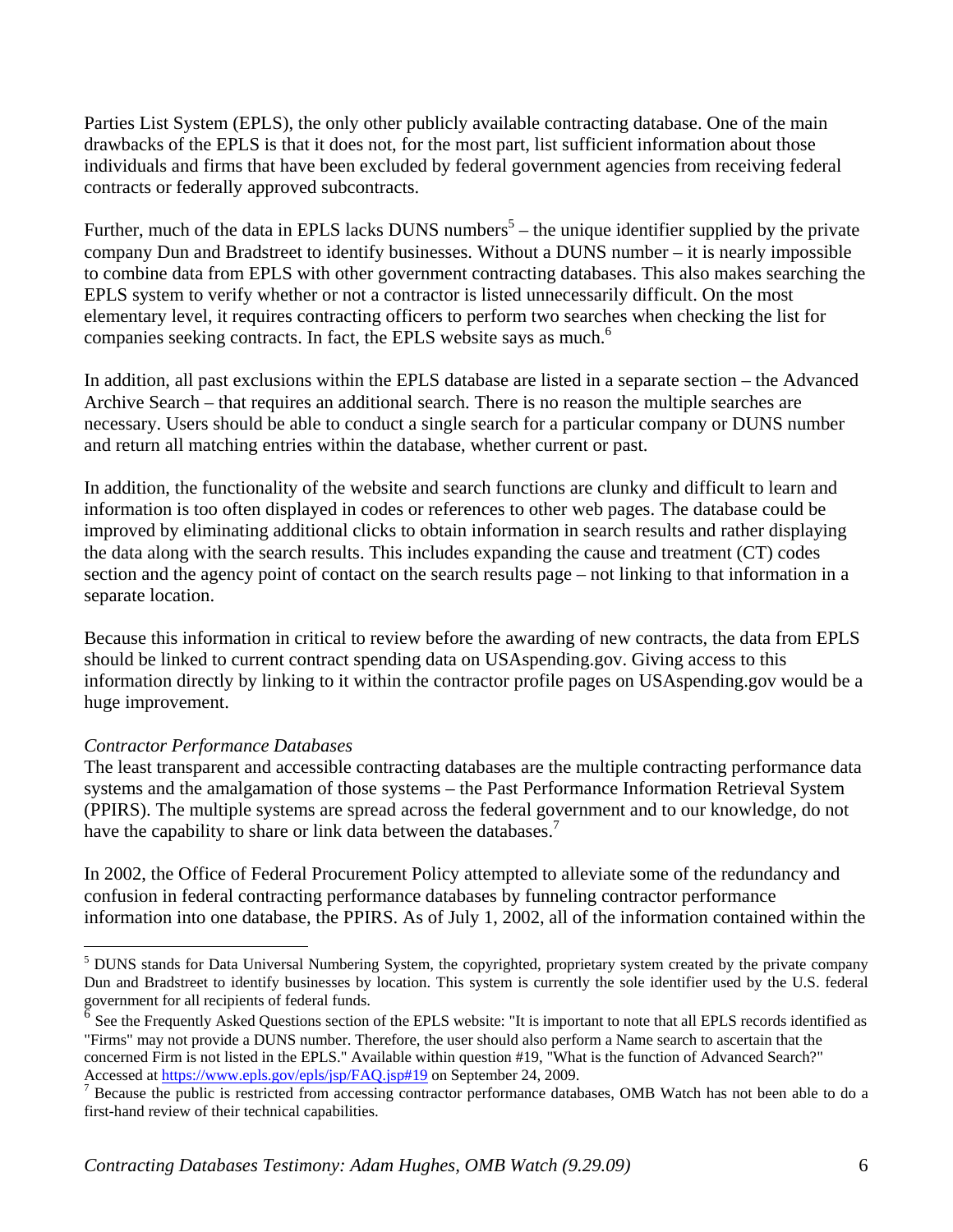separate databases was supposed to be available through PPIRS. Unfortunately, because these systems were developed separately and used different rating systems and performance criteria, simply throwing all the information together into a central location only solves part of the problem.

In 2005, the Office of Federal Procurement Policy lead an interagency group tasked with generating pertinent and timely performance information. The recommendations of this group included standardizing the different contracting ratings used by various agencies; requiring more meaningful past performance information, including terminations for default; developing a centralized questionnaire system for sharing government-wide; and possibly eliminating multiple systems that feed performance information in PPIRS.

The Government Accountability Office criticized the lack of action on these recommendations in a recent GAO report, ${}^{8}$  but it appears there is slowly starting to be some progress. In April 2008, the FAR Councils issued a proposed rule<sup>9</sup> to the FAR that clarified requirements for documenting past performance, including making use of PPIRS mandatory and requiring agencies to identify employees who are responsible for preparing performance assessments. This rule was finalized on July 1, 2009, but unfortunately does not go nearly as far as the recommendations developed by the 2005 OFPP interagency task force and will not solve many of the problems with PPIRS and other contractor performance systems. Specifically, the rule does not call for standardizing the different contracting ratings used in the disparate databases and therefore will likely supply unbalanced data on contractor performance depending on which system is used as the entry point to submit data.

More disturbingly, it does not appear the FAR Councils or anyone else within government has a vision for creating one workable and useful distributed contracting performance database system. For example, on September 2, 2009, the FAR Councils issued a proposed rule<sup>10</sup> that would require information about defective cost or pricing data and terminations for cause or default to be reported to the PPIRS database. And on September 3, 2009, the FAR Councils issued a proposed rule<sup>11</sup> that would amend the FAR to implement the recently-passed Federal Awardee Performance and Integrity Information System (FAPIIS). This rule outlines the information required to appear in a new database required by the FY 2009 National Defense Authorization Act.<sup>12</sup>

OMB Watch is a strong supporter of the new contractor responsibility database, particularly the new information that will be made available, including administrative agreements. We worked hard for its adoption,<sup>13</sup> and believe the expanded scope of performance data mandated is a step forward. Despite this, we are more than a bit baffled by the implementation being proposed and must voice strong

 $\overline{a}$ 

<sup>8</sup> GAO, *Federal Contractors: Better Performance Information Needed to Support Agency Contract Award Decisions*, GAO-09-374, April 23, 2009. http://www.gao.gov/new.items/d09374.pdf. 9

<sup>&</sup>lt;sup>9</sup> See Federal Acquisition Regulation; FAR Case 2006-022, Contractor Performance Information (73 FR 17945). Available at  $\frac{http://www.regularions.gov/search/Regs/images/icon.pdf. gift.$ 

 $\frac{10}{10}$  See Federal Acquisition Regulation; FAR Case 2008-016, Terminations for Default Reporting (74 FR 45394). Available at http://www.regulations.gov/search/Regs/contentStreamer?objectId=0900006480a1b4cb&disposition=attachment&contentTy pe=pdf.<br><sup>11</sup> See Federal Acquisition Regulation; FAR Case 2008-027, Federal Awardee Performance and Integrity Information System

<sup>(74</sup> FR 45579). Available at http://edocket.access.gpo.gov/2009/E9-21174.htm. 12 Public Law 110-417, Sec. 872, October 14, 2008.

<sup>&</sup>lt;sup>13</sup> See "POGO and Good Government and Openness Coalition Support Public Access to Government-Wide Contractor Responsibility Database." Accessed on September 24, 2009 at http://www.pogo.org/pogo-files/letters/contract-oversight/cofcmd-20080519.html.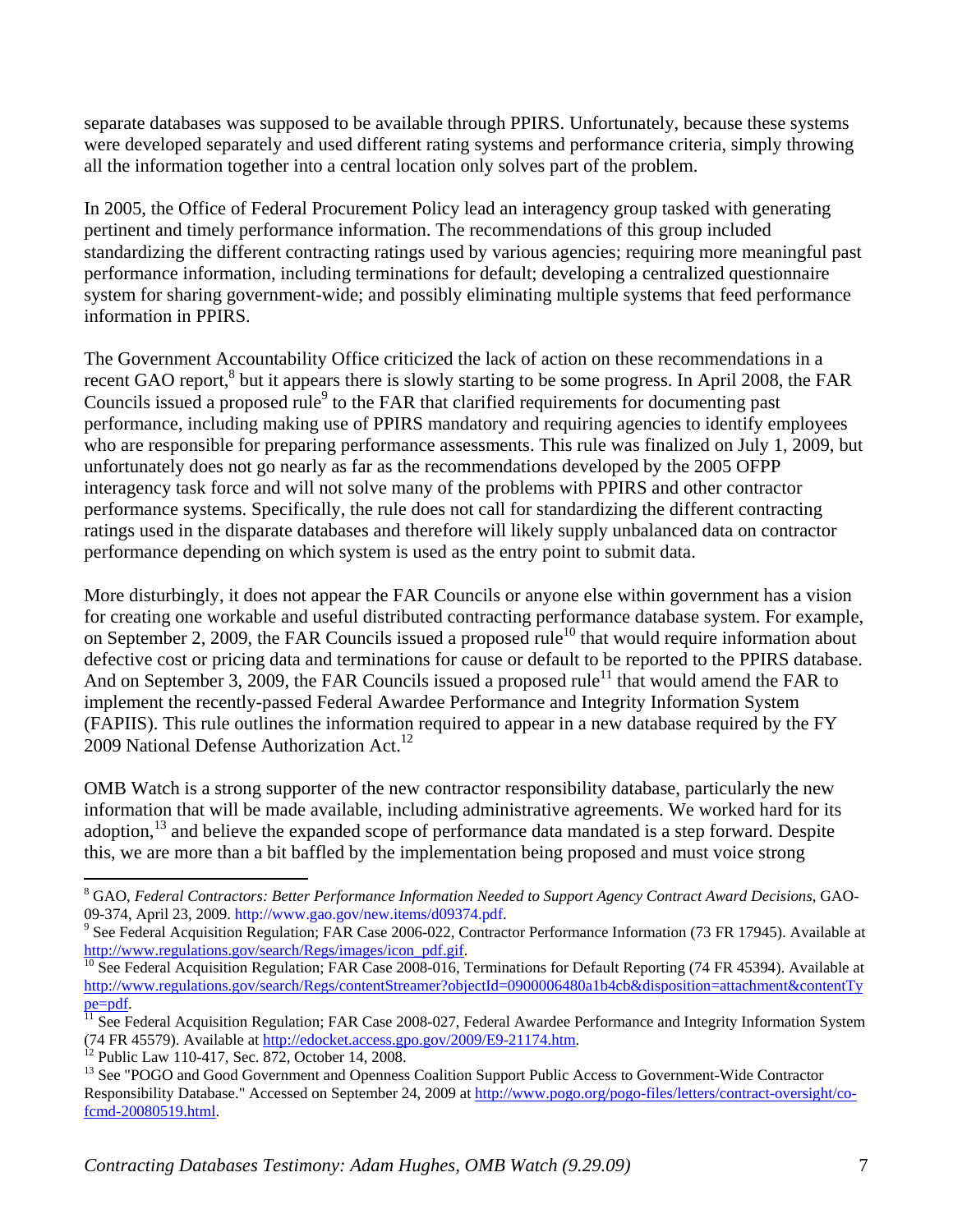opposition to the structure the government is considering. Unfortunately, it appears some of the same mistakes made in the past with contracting databases are being made all over again.

After spending almost seven years attempting to consolidate and streamline the performance reporting system for federal government contracting to help increase its use among government contracting officers, the September 3 proposed rule creates yet another separate performance database that combines some new performance information and some information already available in other databases. In addition, the proposed rule creates another requirement that contracting officers and other government officials need to check the FAPIIS database in addition to PPIRS. The proposed rule from September 2 requires much needed information to appear in one database (PPIRS), but not the other (FAPIIS). This is further complicating the contractor performance database landscape and hoisting additional data management burdens on already overburdened federal contracting officials.

This is an ineffective, costly, and burdensome patchwork of requirements that will limit the ability of government employees and other oversight personnel to monitor and oversee the contracting process and be responsible stewards of taxpayer dollars.

### *Central Contractor Registration*

The Central Contractor Registration (CCR) database is the primary registrant database for the U.S. Federal Government for all entities seeking government funding. The CCR is slightly beyond the scope of this testimony, since it is not a solely a contractor database. But there are still changes needed to improve the accessibility and transparency of information in the CCR.

While the public can search the CCR, as of July 30, 2008, registered vendors in the database can elect not to display their information in the public search section of the site. Federal government employees with a .mil, .gov, or .fed domain can still view the entire database, regardless of which vendors have elected not to be listed. This should be changed so all registrants are displayed through the public search option. Further, there is no ability to bulk download the data within the CCR. The public should have full and complete access to the CCR database, including the ability to download the entire database.

Finally, the registration process itself is in need of overhaul. In particular, the lack of ability of registrants to manage and track multiple DUNS numbers for branches or offices associated with a single entity causes significant problems for some registrants and also for outside users who want to accurately track government funds disbursed to larger entities.

## **A Better Solution: Distributed Databases of All Federal Contracting Data**

As mentioned earlier, OMB Watch believes all federal contracting data needs to be stored in distributed databases that are linked together, web-accessible, fully searchable, have machine readable data, and are designed to meet the needs of contracting officials and oversight personnel while also providing public access to this information.

The best option for achieving this is to build out the USAspending.gov website interface to include other contracting data including all performance and evaluation data, suspension and debarment lists, and additional information related to the federal contracting process. USAspending.gov already has an open data architecture that allows for sharing and disseminating information in different formats, including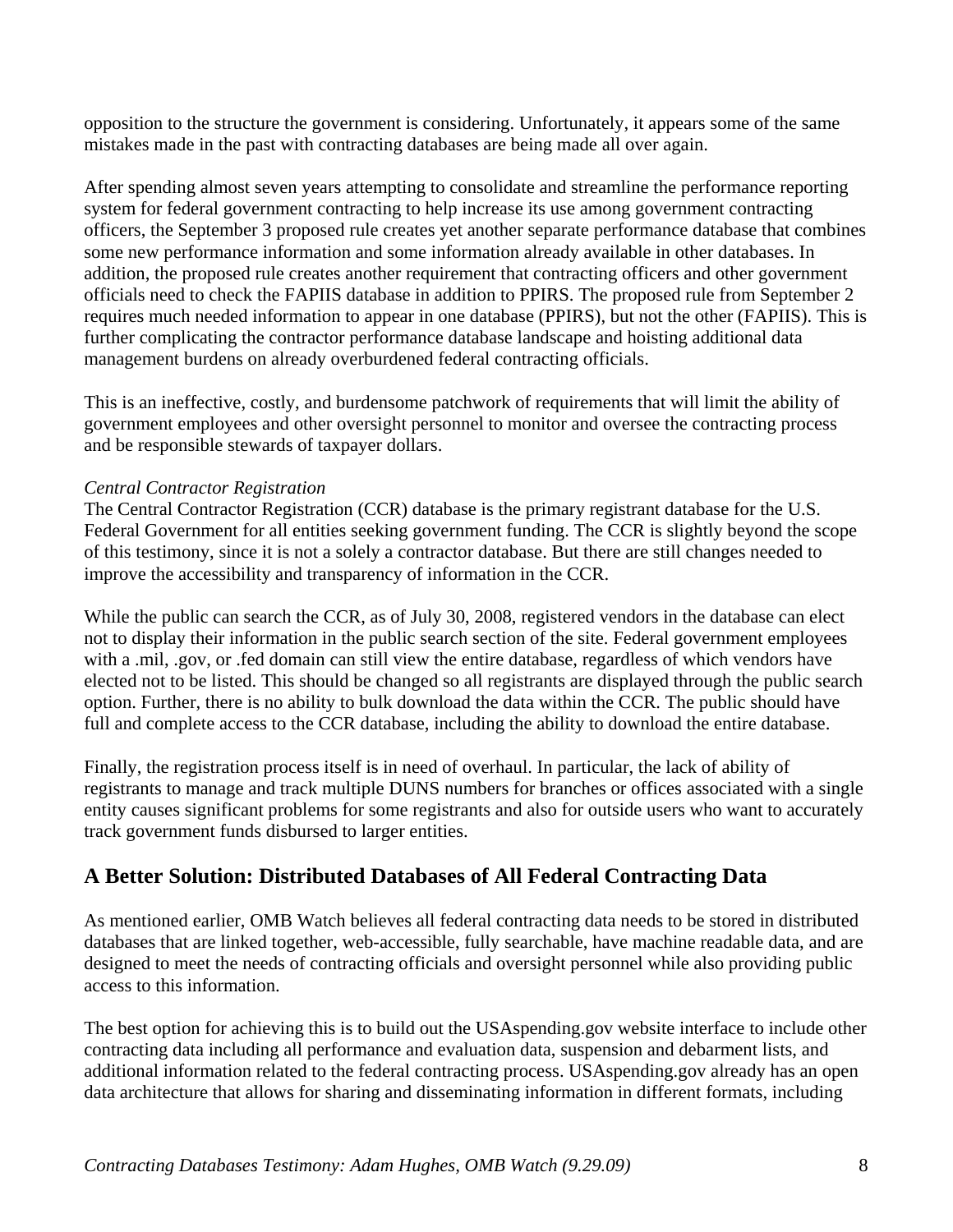HTML, ASCII, and XML, which will allow for the development of new data analytic tools to be created, like the IT Dashboard.

While some of the information we are proposing to be included in USAspending.gov is not currently available to the public, it would be relatively easy to create a section for government employees to sign into that would give them access to all the data still restricted from public disclosure.

A distributed databases system would simplify the process of performance data collection and oversight during the contract award process for contracting officers by reducing the dozens of data sources, interfaces, and accounts they must manage in the course of their work to just a single interface and database. This one-stop shop for contracting data would streamline many parts of the data collection process, simplify the job of contracting officials and oversight personnel, reduce redundant data and government maintenance costs, and present a more cohesive, thorough picture of the federal contracting process to the public.

There is precedent for the breadth and scope of information accessible in this type of distributed system for federal contracting information, particularly from the authors of the legislation that created USAspending.gov. In follow-up legislation to the Transparency Act, then-Sen. Barack Obama (D-IL) and Sen. Tom Coburn (R-OK) called for USAspending.gov to included significant information about contractor performance, including

- information about the quality of work performed over the previous five years;
- data on federal audit disputes and resolutions, award terminations, and suspensions and debarments;
- information about civil, criminal, and administrative actions taken against the recipient by the federal or a state government for violation of federal or state laws or regulations related to the workplace, environmental protection, fraud, securities, and consumer protections; and
- information about compliance with federal tax laws and requirements.

In addition, other good government organizations have supported such a proposal, such as the Project on Government Oversight (POGO). POGO has extensive experience with overseeing the federal contracting process and has developed its own contractor performance database called the Federal Contractor Misconduct Database (FCMD). POGO recently suggested consolidating contracting information on USAspending.gov in testimony<sup>14</sup> before the House Committee on Oversight and Government Reform Subcommittee on Management, Organization, and Procurement:

*USAspending.gov should become the one-stop shop for government officials and the public for all spending information, including actual copies of each contract, delivery or task order, modification, amendment, other transaction agreement, grant, and lease. Additionally, proposals, solicitations, award decisions and justifications (including all documents related to contracts awarded with less than full and open competition and single bid contract awards), audits, performance and responsibility data, and other related government reports should be incorporated in USAspending.gov.* 

 $\overline{a}$ <sup>14</sup> Statement of Scott Amey, General Counsel, Project on Government Oversight before House Committee on Oversight and Government Reform Subcommittee on Management, Organization, and Procurement, pg 4, June 16, 2009. http://www.pogo.org/pogo-files/testimony/contract-oversight/co-cfc-20090616.html?print=t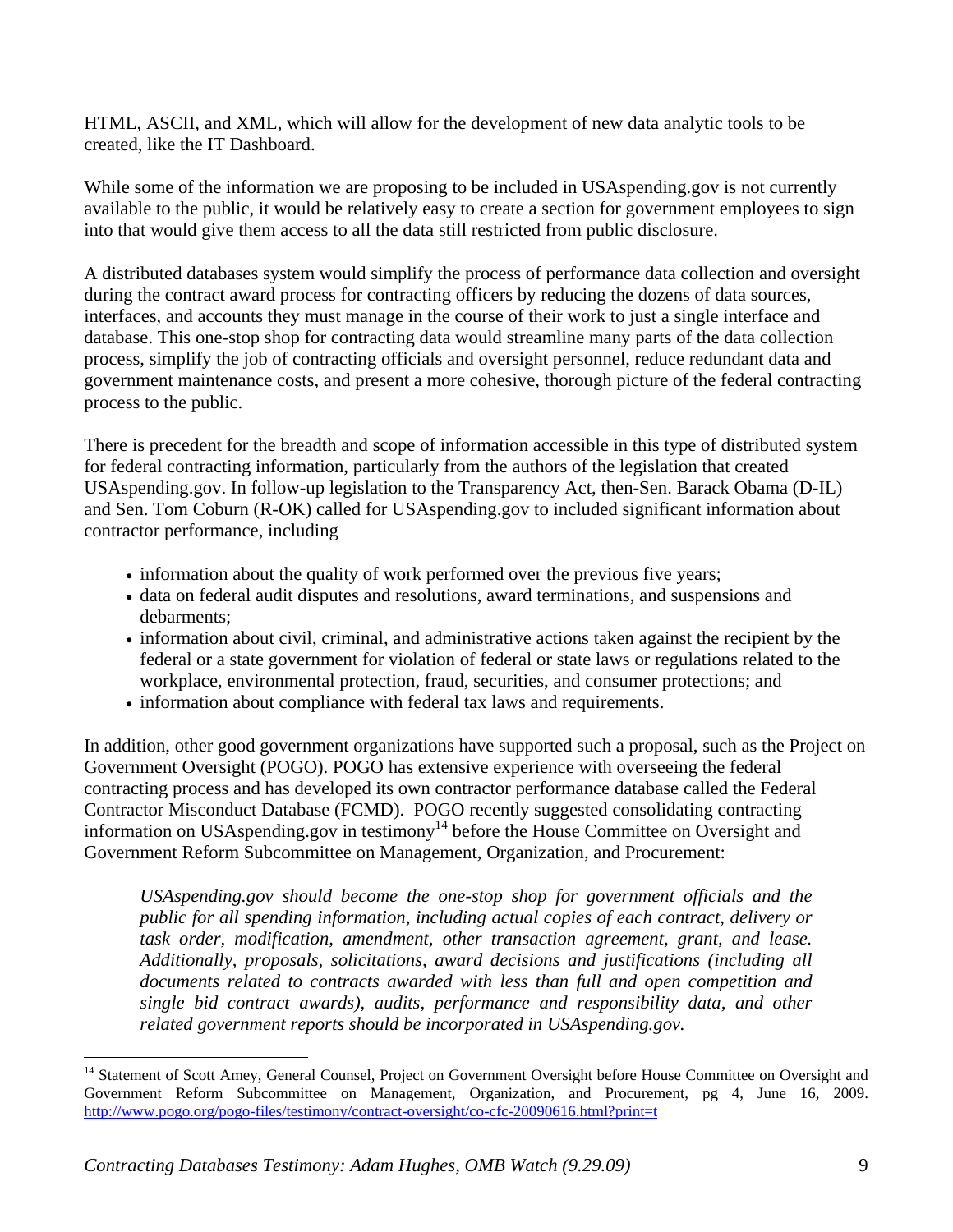## **Challenges to Creating a Distributed Contracting Database System**

Although the model proposed in this testimony will likely be significantly more user friendly and effective than current systems, there are some challenges that will need to be addressed in order to make it a reality.

### *Standardized Performance System*

While the technology exists to support such a solution, there would still need to be considerable effort to streamline the contractor performance reporting systems. Simply funneling performance data from multiple, disparate systems that use different metrics to evaluate contractor quality to a single location does not solve all the problems with contractor performance systems. A standardized and more robust contractor performance data collection system needs to be developed.

The pieces for such a system have been preliminarily assembled through the recommendations of the 2005 OFPP interagency task force, GAO recommendations, and suggestions from outside good government watchdog organizations, but have not been sufficiently implemented to result in a comprehensive system that meets the needs of the federal contracting workforce. Even if a better platform is developed to report and display performance information, the data itself will need extensive revision and standardization before it becomes more useful.

### *Lack of a Publicly-Available, Reliable Unique Identifier*

Perhaps an even larger problem will be to establish a reliable, publicly-available unique identifier that can allow data from disparate databases to be easily combined and compared. The federal government currently contracts out the work of creating, assigning, and updating unique organizational identifiers to a private company called Dun and Bradstreet (D&B), which originally created the DUNS number system. The main service D&B provides is updating what they call "corporate family trees," or the relationships between parent companies and their subsidiaries. Because of acquisitions, mergers, and the sale of companies, these relationships are always in a state of flux.

Allowing a private company to provide such an important unique identifier for all entities receiving funds from the federal government is extremely problematic, as it subjects that identifier system to the policies of a private company and its business needs. While not necessarily malicious, this arrangement can cause government data to be presented in misleading or at times incorrect ways, or simply not made available to the public.

For example, shortly after the launch of USAspending.gov, we discovered the website was returning significantly more parent companies when a simple search was done for the company "Boeing." After raising this issue with the Office of Management and Budget, we learned in a meeting with D&B representatives that this was more than simply a data problem. Instead, D&B's policy was to update all historical relationships of companies when a subsidiary was either bought or sold. In other words, if a company sold a subsidiary in 2009, D&B would break the linkage of those two companies, and therefore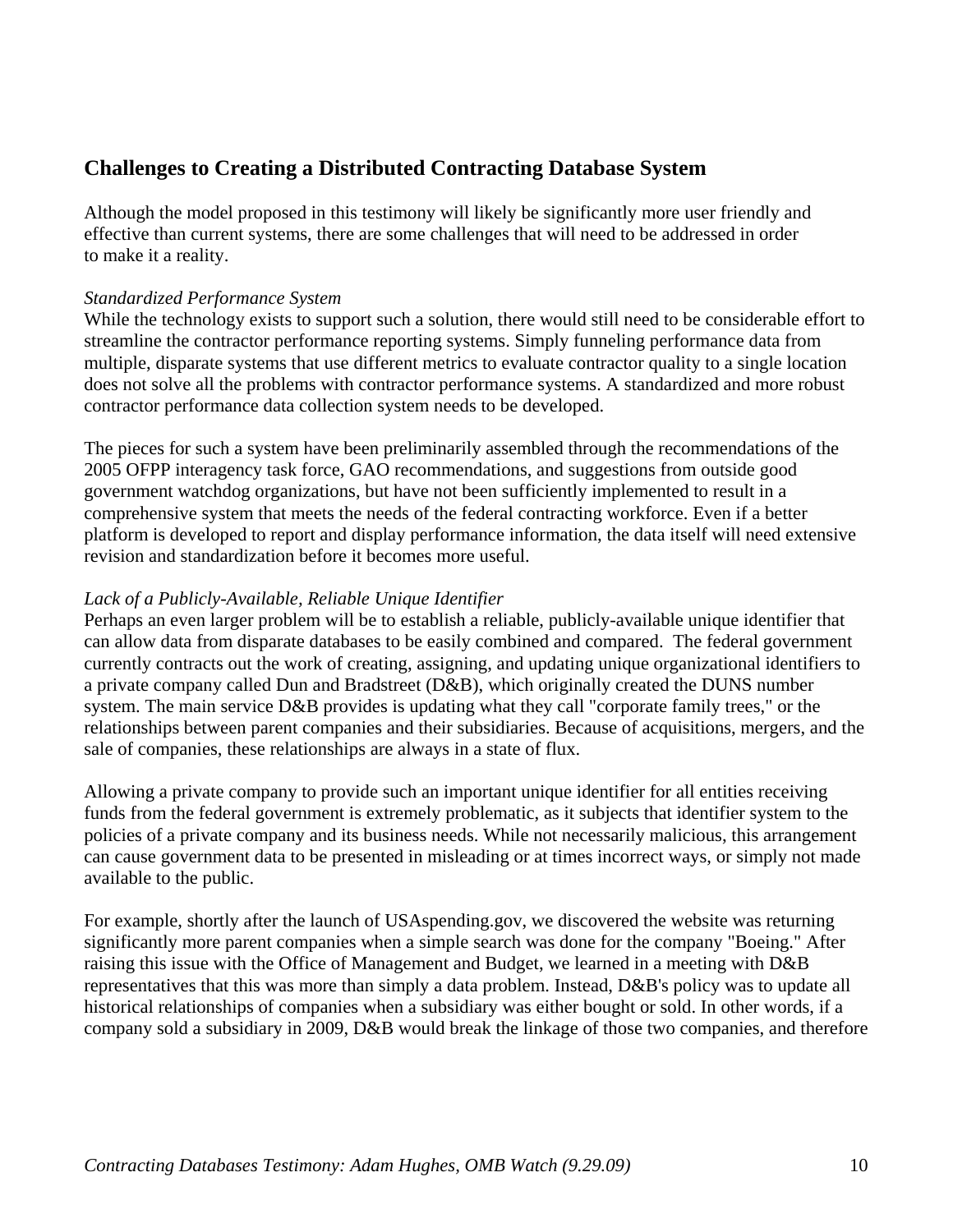the accountability chain, for all previous fiscal years in the USAspending.gov database.<sup>15</sup>

Even more troubling, D&B restricts access to their corporate family tree information by redacting the parent company DUNS identifier currently used in USAspending.gov. Without public access to this identifier, it nearly impossible to easily combine contracts spending data with other government data sets, such as campaign finance and lobbying expenditures, environmental databases such at the Toxics Release Inventory, or the EDGAR database at the Securities and Exchange Commission, just to name a few. It will also make it very difficult to combine the separate contracting performance databases and match data about the same companies correctly on a continual basis.

The practice of outsourcing the creation of a unique identifier is significantly different from past government practices. Both Social Security numbers (SSN) and Employer Identification Numbers (EINs) are created and maintained by the federal government. There is no reason identifiers for entities receiving federal funds should be any different.

As the government progresses to adopt new and emerging information technologies, including working to link disparate data systems together, there must be reliable, publicly available identifiers. OMB should head up an interagency task force to develop the schema for such identifiers, starting with organizational identifiers and Congress should provide oversight to make sure this process proceeds expeditiously.

### *Leadership*

1

It took almost four years for the government to begin implementing recommendations from an interagency task force headed up by OFPP, and even when that implementation did begin, only some of the recommendations were adopted by the FAR Councils. This is far, far too long. With the magnitude of problems in government contracting growing at an alarming pace, the speed reforms are instituted needs to keep up. In order for this to happen, there needs to be consistent involvement and leadership from both the executive and legislative branches.

Establishing a single entity with the responsibility and authority to develop the type of comprehensive system envisioned in this testimony is vital to its success.

# **Expanding Universe of and Access to Contractor Performance Information**

Once a distributed contracting database system is developed, the government should work to expand the information included in a system in order to create a more effective tool for monitoring and oversight of the federal contracting process.

First and foremost, the government needs to amend the FAR to allow publishing of contractor performance information pursuant to applicable laws so that information about how contractors make use of federal resources is open to the public. FAR § 42.1503 requires that performance reviews "not be released to other than Government personnel and the contractor whose performance is being evaluated...." The rationale is that public release "of such information could cause harm both to the

<sup>&</sup>lt;sup>15</sup> At this meeting, OMB requested that D&B change their practices of changing historical relationships of companies when updates to the corporate family free are necessary. OMB Watch has not done an analysis to determine if this D&B policy has changed.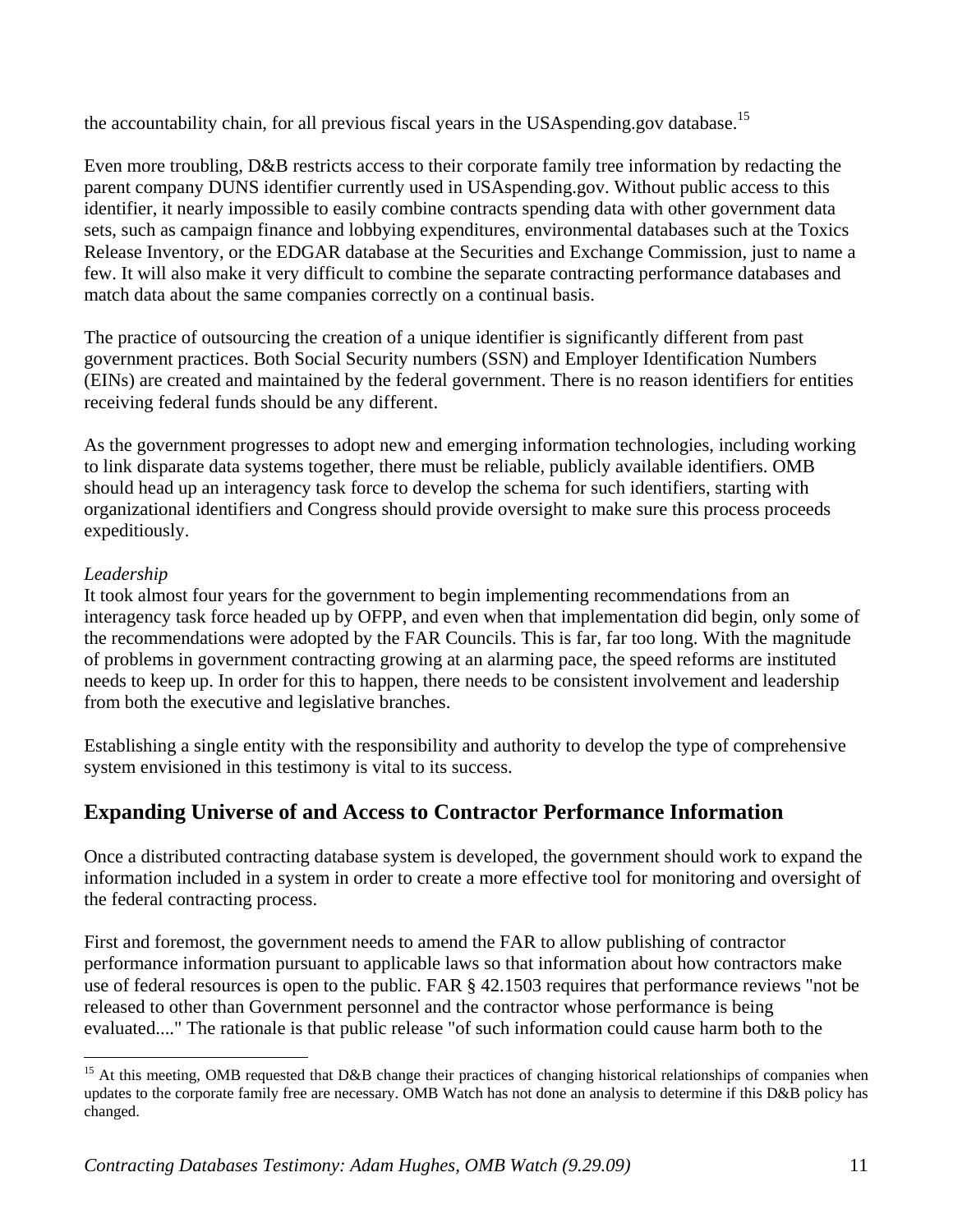commercial interest of the Government and to the competitive position of the contractor being evaluated as well as impede the efficiency of Government operations."16

There is no reason to withhold, wholesale, information about how federal contractors are performing from the public. In FY 2008 federal contractors received more than half of all discretionary spending and the public, as well as Congress, has a right to know which contractors are performing well and which are not. OMB Watch believes disclosure of contractor performance information – with pertinent safeguards to protect sensitive business information and within the scope of applicable laws – would foster better and more extensive competition because both contractors and contracting officers would become more responsive to increased public scrutiny of contracting decisions and processes. This would not only help develop better performance and behavior from contractors, but also help to foster better decisions and behavior from federal contracting officers.

More exposure of these decisions will further ensure the relationship between contractors and their lobbyists and federal employees does not violate federal ethics and conflict of interest regulations. Additionally, opening the procurement process in this way is likely to encourage other contractors to submit more bids if they feel the merits of a bid and past contractor performance, and not personal relationships or influence with contracting officials, determine the winner of a contract. Disclosure of this information will help to level the playing field in contract competitions by helping to ensure more contracts are competed and more contractors submit bids for those competitions.

Second, the government needs to expand the scope of agencies covered by the Federal Awardee Performance and Integrity Information System called for in the FY 2009 National Defense Authorization Act. The database authorized would catalog additional performance and conduct information about federal contractors, but it is circumscribed only to those contractors that receive a contract from the Department of Defense.

While the Defense Department is the largest contracting agency in the federal government, other large contracting agencies include the Departments of Homeland Security and Energy, and the National Aeronautics and Space Administration. It is reasonable to believe that contracting officials within those other agencies would benefit from access to a database of information on misdeeds and poor performance by any contractor that receives a government contract. Therefore, the government needs to expand the database to require information on all contractors across the federal government.

Third, the centralized performance database should be expanded to include additional information included in the Strengthening Transparency and Accountability in Federal Spending Act of 2008, as introduced by then Sen. Obama and Sen. Coburn (along with Sen. Carper (D-DE) and Sen. McCain (R-AZ)).

Finally, the government should explore ways to raise the bar for workers of federal contractors, a substantial portion of who receive poverty-level wages and receive few benefits, particularly in the

 $\overline{a}$ 

<sup>&</sup>lt;sup>16</sup> FAR § 42.1503 Procedures. http://www.acquisition.gov/far/current/html/Subpart%2042\_15.html#wp1075411.